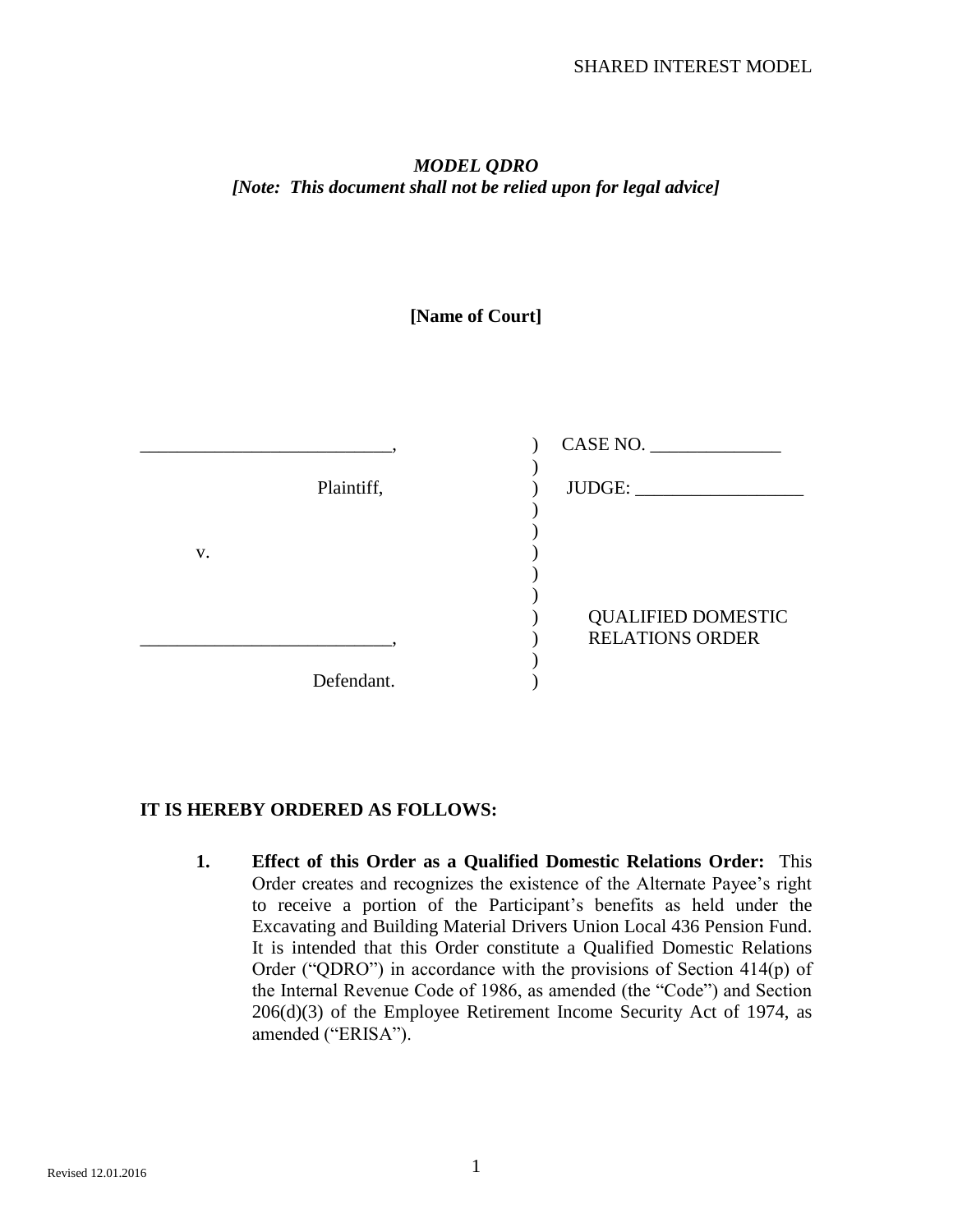**2. Participant Information:** The name, last known address, Social Security number and date of birth of the "Participant" are:

| Name:              |  |
|--------------------|--|
|                    |  |
|                    |  |
|                    |  |
| <b>Birth Date:</b> |  |

The Participant shall have the duty to notify the Plan Administrator in writing of any changes in his mailing address subsequent to the entry of this Order. The Participant designates himself to receive all notices regarding the status of this Order and all matters related thereto.

**3. Alternate Payee Information:** The name, last known address, Social Security number and date of birth of the "Alternate Payee" are:

| Name: 2008. 2008. 2010. 2010. 2010. 2010. 2010. 2010. 2010. 2010. 2010. 2010. 2010. 2010. 2010. 2010. 2010. 20 |  |  |
|----------------------------------------------------------------------------------------------------------------|--|--|
|                                                                                                                |  |  |
|                                                                                                                |  |  |
|                                                                                                                |  |  |
|                                                                                                                |  |  |

The Alternate Payee shall have the duty to notify the Plan Administrator in writing of any changes in her mailing address subsequent to the entry of this Order. The Alternate Payee designates herself to receive all notices regarding the status of this Order and all matters related thereto.

- **4. Plan Name:** The name of the plan to which this Order applies is the Excavating and Building Material Drivers Union Local 436 Pension Fund (hereinafter, the "Plan"). The administrative office of the Plan is currently located at 6051 Carey Drive, Cleveland, Ohio 44125.
- **5. Pursuant to State Domestic Relations Law:** This Order is entered pursuant to the authority granted in the applicable domestic relations laws of the State of Ohio.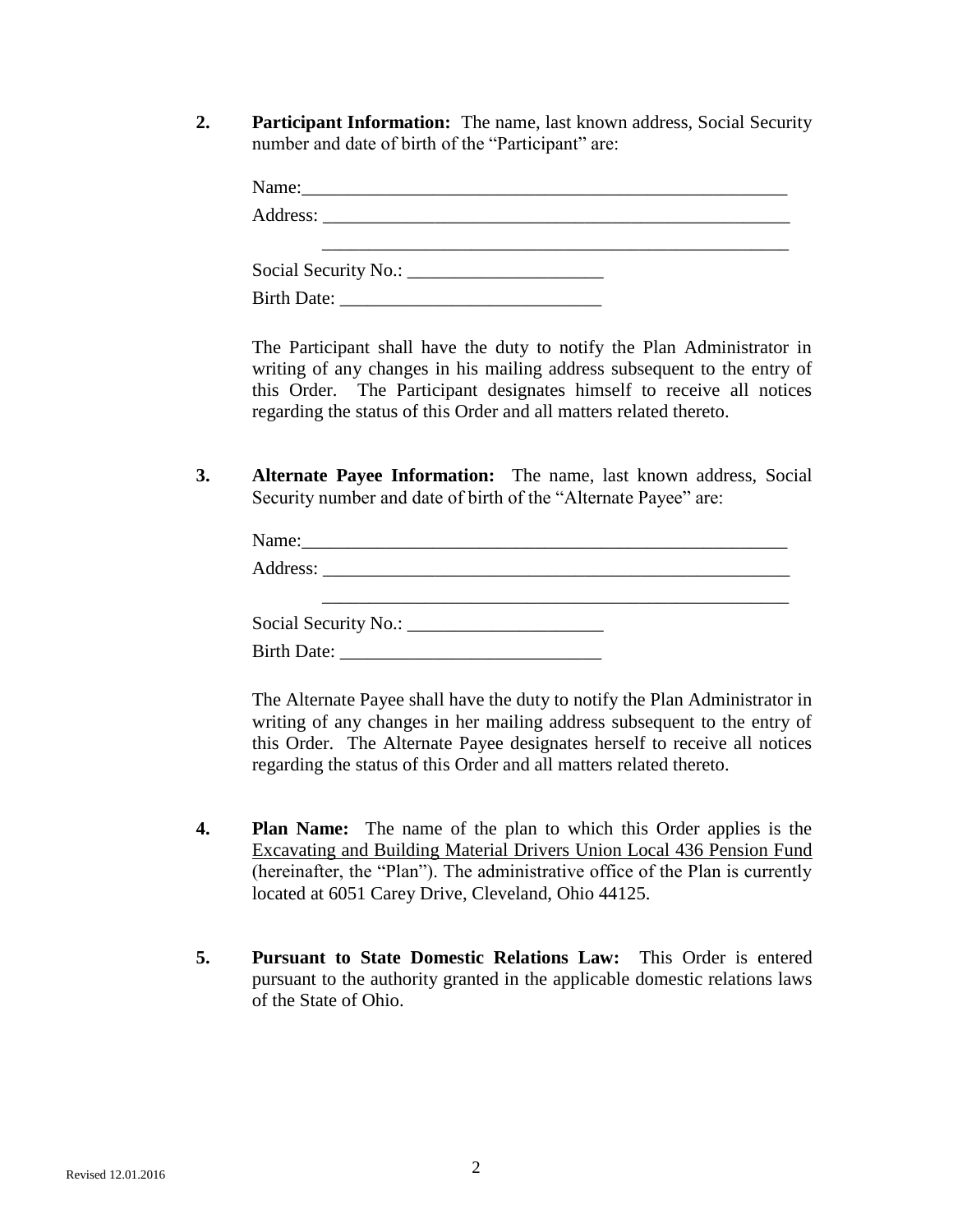- **6. For Provision of Marital Property Rights:** This Order relates to the provision of marital property rights and/or spousal support to the Alternate Payee as a result of a final order or decree of divorce or dissolution, as the case may be, between the Participant and Alternate Payee.
- **7. Amount of Alternate Payee's Benefit:** Since the Participant has commenced benefits under the Plan, effective as of \_\_\_\_\_\_\_\_\_\_\_\_\_\_\_\_\_\_\_\_\_\_\_\_\_\_\_\_\_\_\_\_\_\_\_ [*date can be no earlier than the date when the Fund office begins to segregate the alternate payee portion]*, this Order assigns to the Alternate Payee the following amount from the monthly benefit currently being paid to the Participant:

[*Identify the dollar or percentage amount to be assigned to Alternate Payee from Participant's monthly retirement payments.*]

**8. Shared Interest Approach:** This Order utilizes the so-called "shared interest approach." Therefore, the Alternate Payee shall not have the right to elect a form of benefit. The monthly amount to be paid to the Alternate Payee will be shared from the distribution method as elected by the Participant. Consequently, if the Participant had previously elected a single life annuity (with appropriate spousal consent) then the amount assigned to the Alternate Payee under Section 7 shall cease upon the death of the Participant.

If, however, the Participant is receiving his benefit in a form that provides for surviving spouse benefit (such as a qualified joint and survivor annuity), the Alternate Payee **[shall/shall not]** be treated as the Participants surviving spouse for purposes of the Participant's qualified joint-and-survivor annuity.

[ *If the word "shall" was selected in the preceding sentence, please include following provisions.*]

The qualified joint-and-survivor annuity payable to the Alternate Payee as set forth above in this Section 8 shall be based on **[***all of survivor annuity or specify the dollar amount or percentage portion of survivor annuity***].**

**9. Death of Participant:** Except for any survivor benefits that may be payable to the Alternate Payee in accordance with Section 8, if the Participant dies before the Alternate Payee, the amounts assigned to the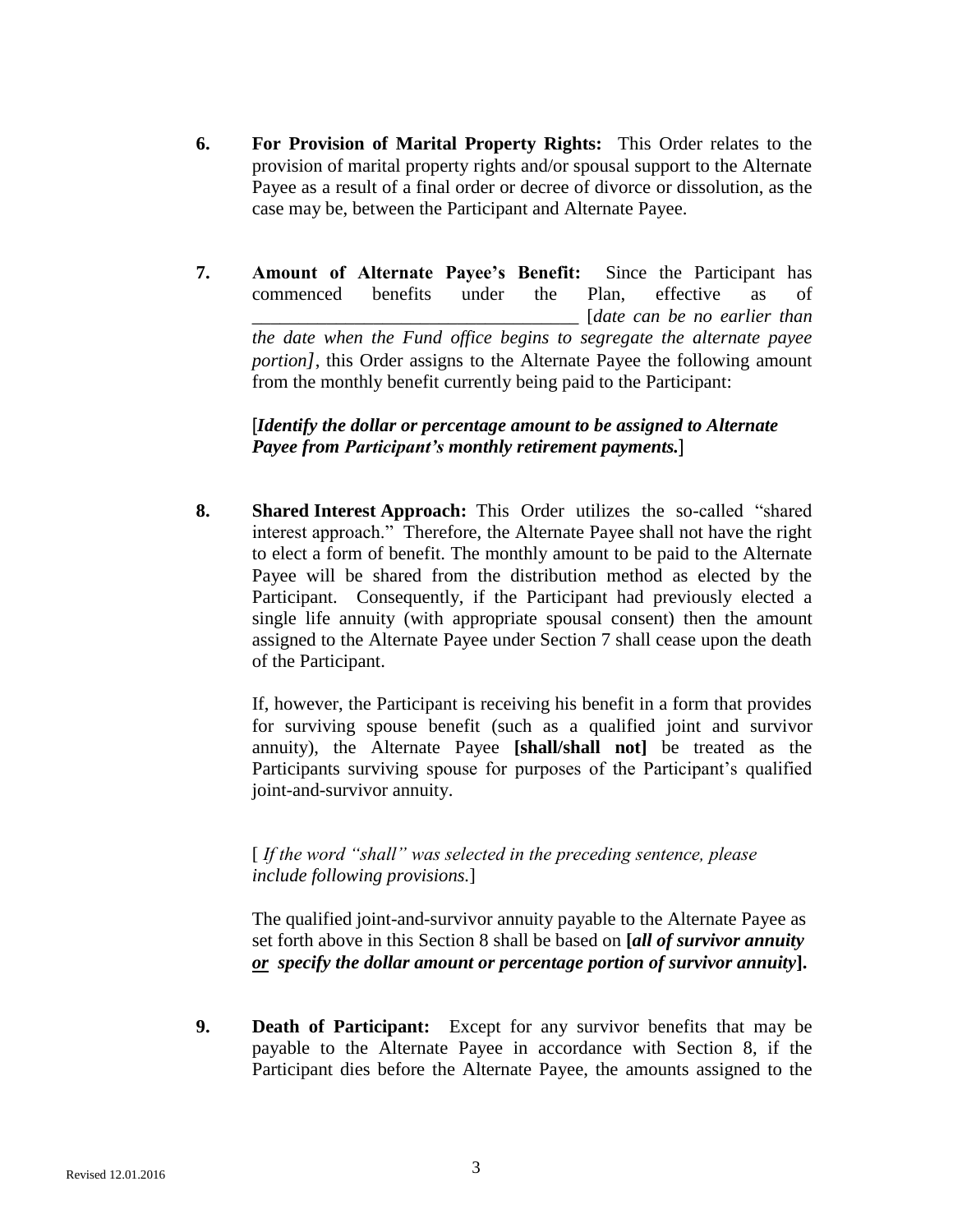Alternate Payee under Section 7 shall cease and the Alternate Payee shall not be entitled to any further payments under this Order.

- **10. Death of Alternate Payee:** If the Alternate Payee dies before the Participant, the monthly amount assigned to the Alternate Payee under this Order shall revert back to the Participant.
- **11. Savings Clause:** This Order is not intended, and shall not be construed, in such a manner as to require the Plan:
	- (a) to provide any type or form of benefit option not otherwise provided under the terms of the Plan;
	- (b) to require the Plan to provide increased benefits determined on the basis of actuarial value; or
	- (c) to require the payment of any benefits to the Alternate Payee that are required to be paid to another Alternate Payee under another order that was previously deemed to be a QDRO.
- **12. Certification of Necessary Information:** All payments made pursuant to this order shall be conditioned on the certification by the Alternate Payee and the Participant to the Plan Administrator of such information as the Plan Administrator may reasonably require from such parties to make the necessary calculation of the benefit amounts contained herein.
- **13. Continued Qualified Status of Order:** It is the intention of the parties that this QDRO continue to qualify as a QDRO under Code Section 414(p) and ERISA Section 206(d), as the same may be amended from time to time, and the provisions hereof shall be administered and interpreted in conformity therewith. The Plan Administrator shall reserve the right to reconfirm the qualified status of the Order at the time benefits become payable hereunder.

The Participant and Alternate Payee shall take such further action as may be necessary to ensure that a prompt determination is made by the Plan Administrator or a court of competent jurisdiction that this Order constitutes a qualified domestic relations order under applicable provisions of ERISA and the Code and that the Plan distributes the assigned benefits of the Alternate Payee to such person when required to do so pursuant to this Order.